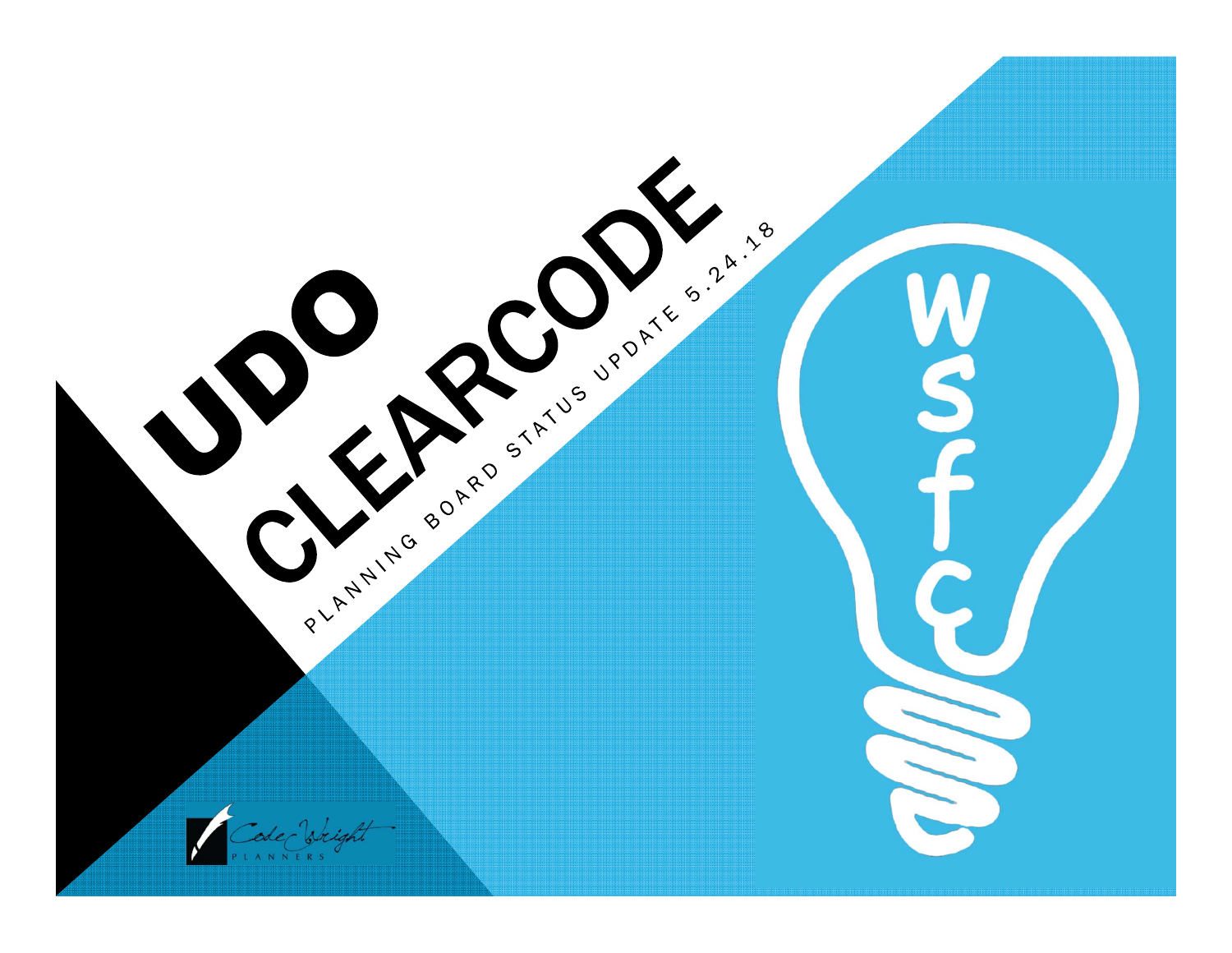# **CODE** ASSESSMENT

Coder Wright

Outline

Input

Schedule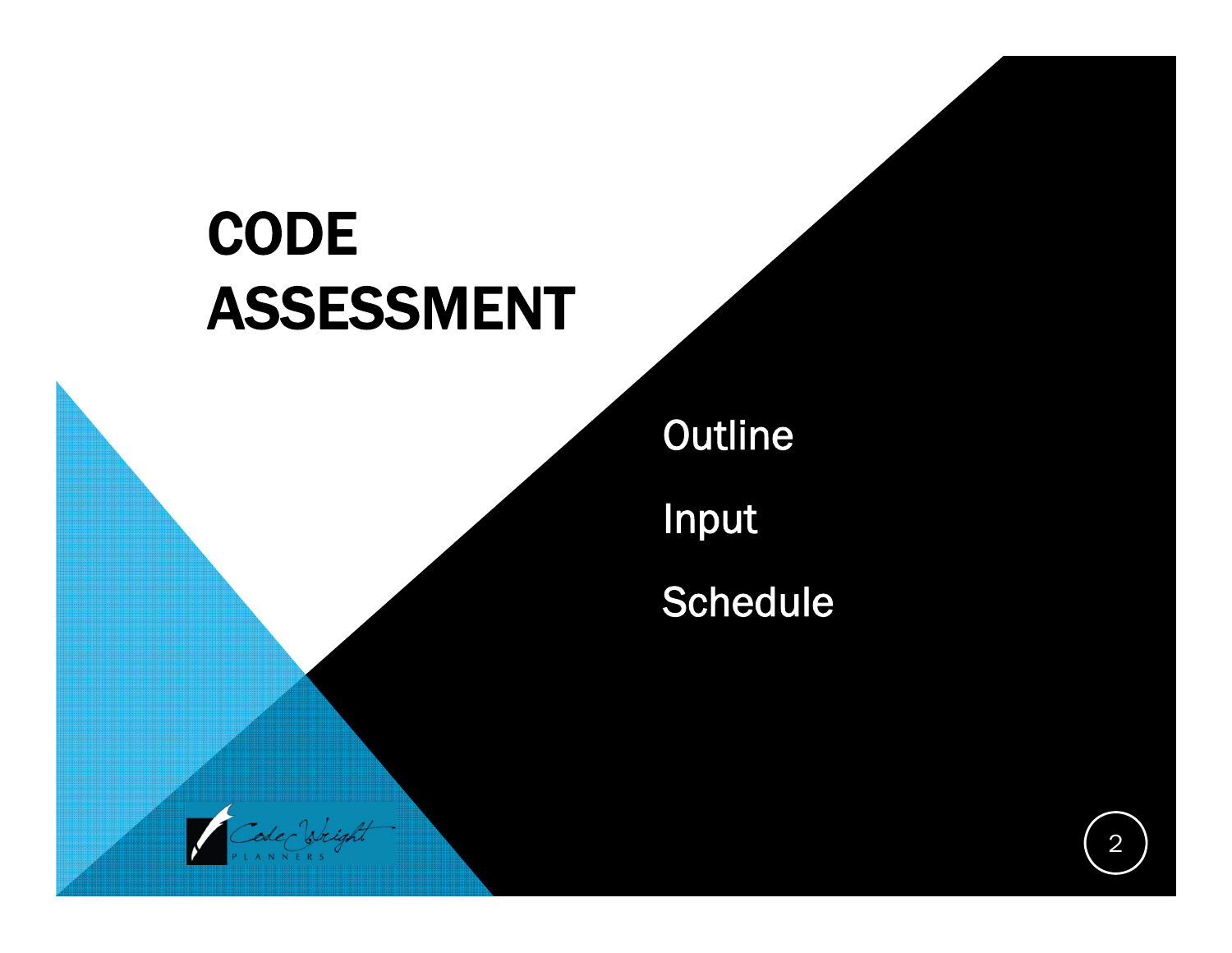### **OUTLINE**

 $\frac{1}{2}$ 

- 1. Executive Summary
- 2. Background
- 3. Non-Substantive Recommendations
- 4. Substantive Recommendations
- 5. Digital Document
- 6. Annotated Outline
- 7. Appendix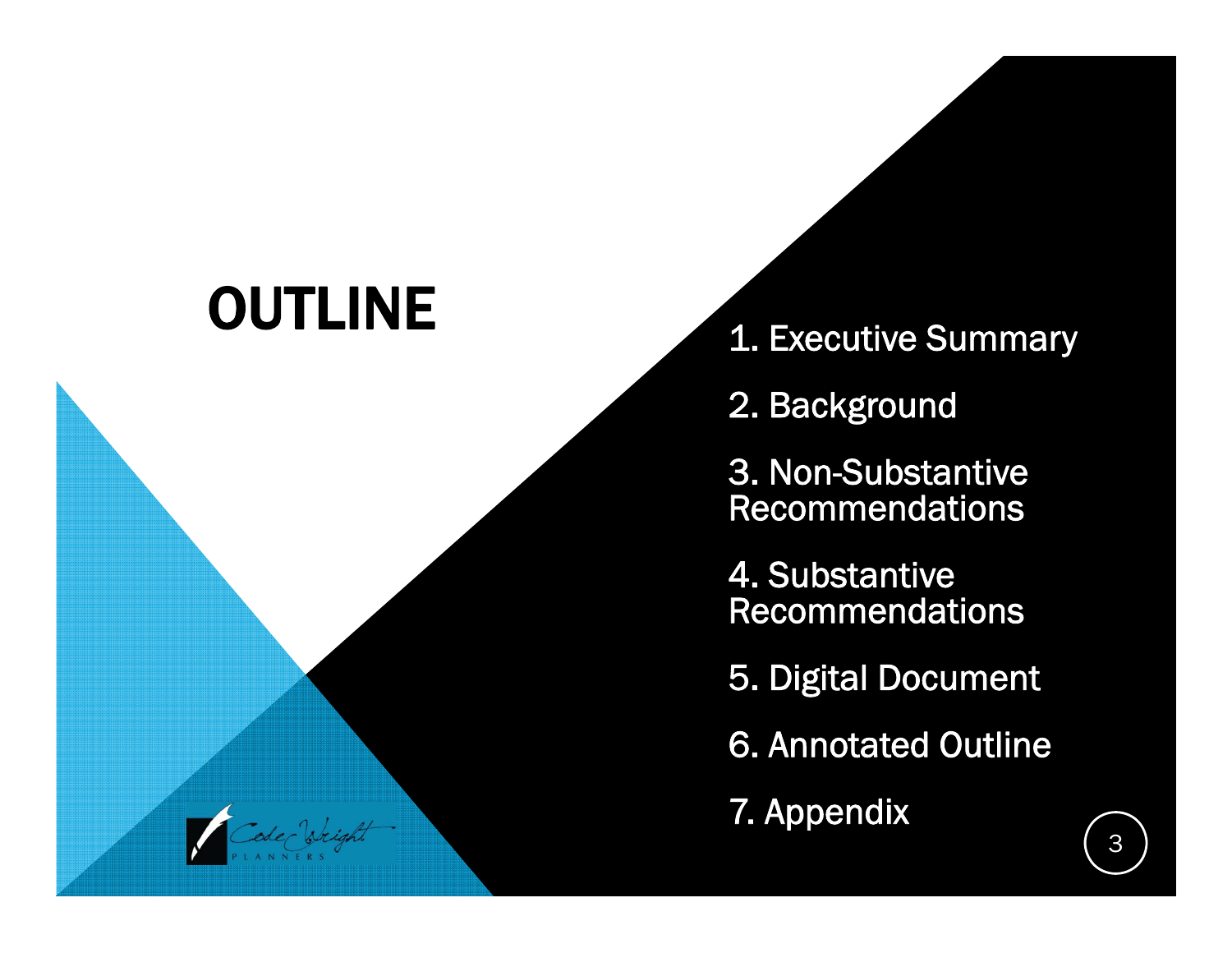## 2. BACKGROUND

Project Purpose

Details/Issues with Current UDO

Report Organization

Next Steps for Project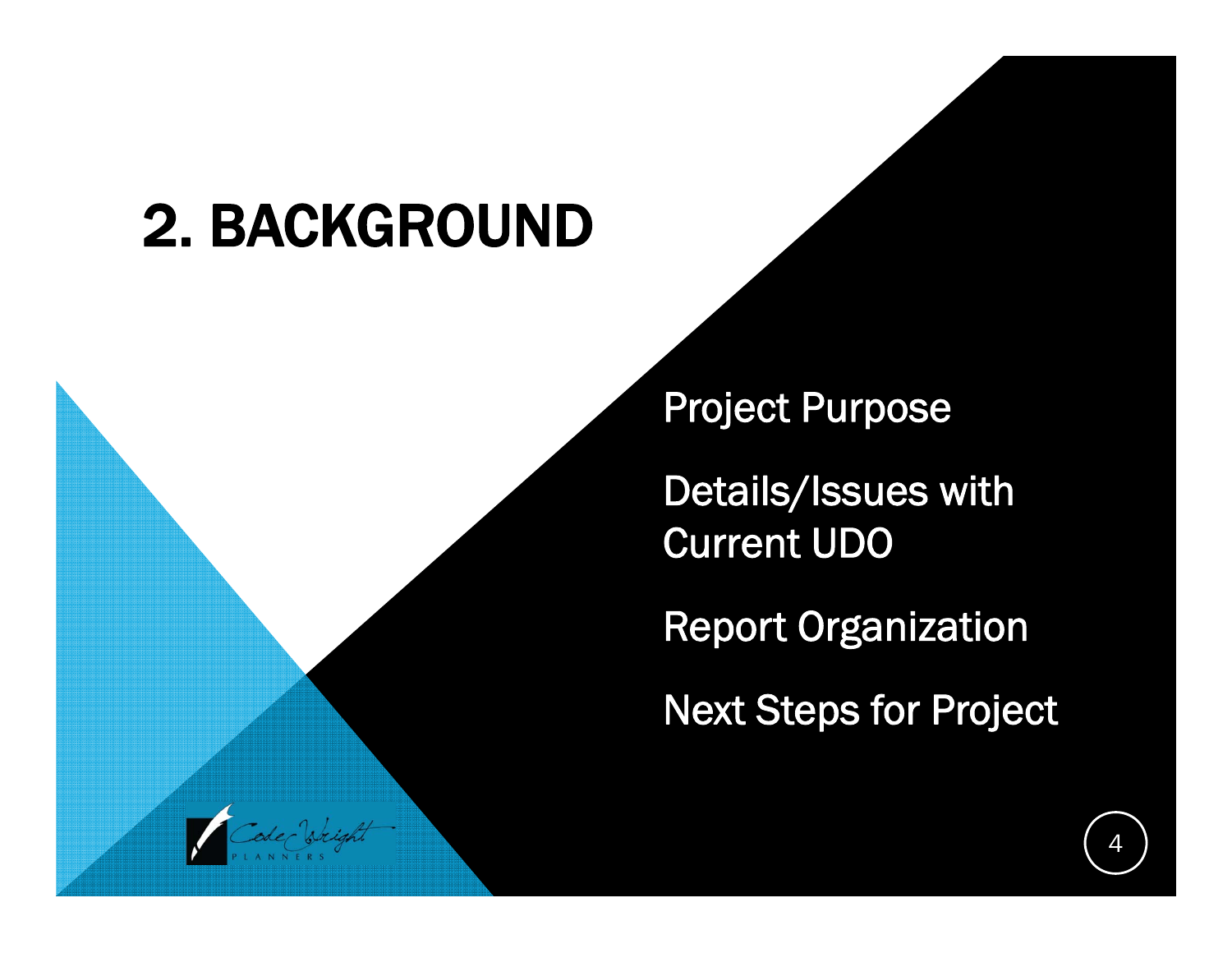# 3. NON-SUBSTANTIVE RECOMMENDATIONS

Structure & **Organization** 

Page Layout

**Text** 

Graphics

Summary Tables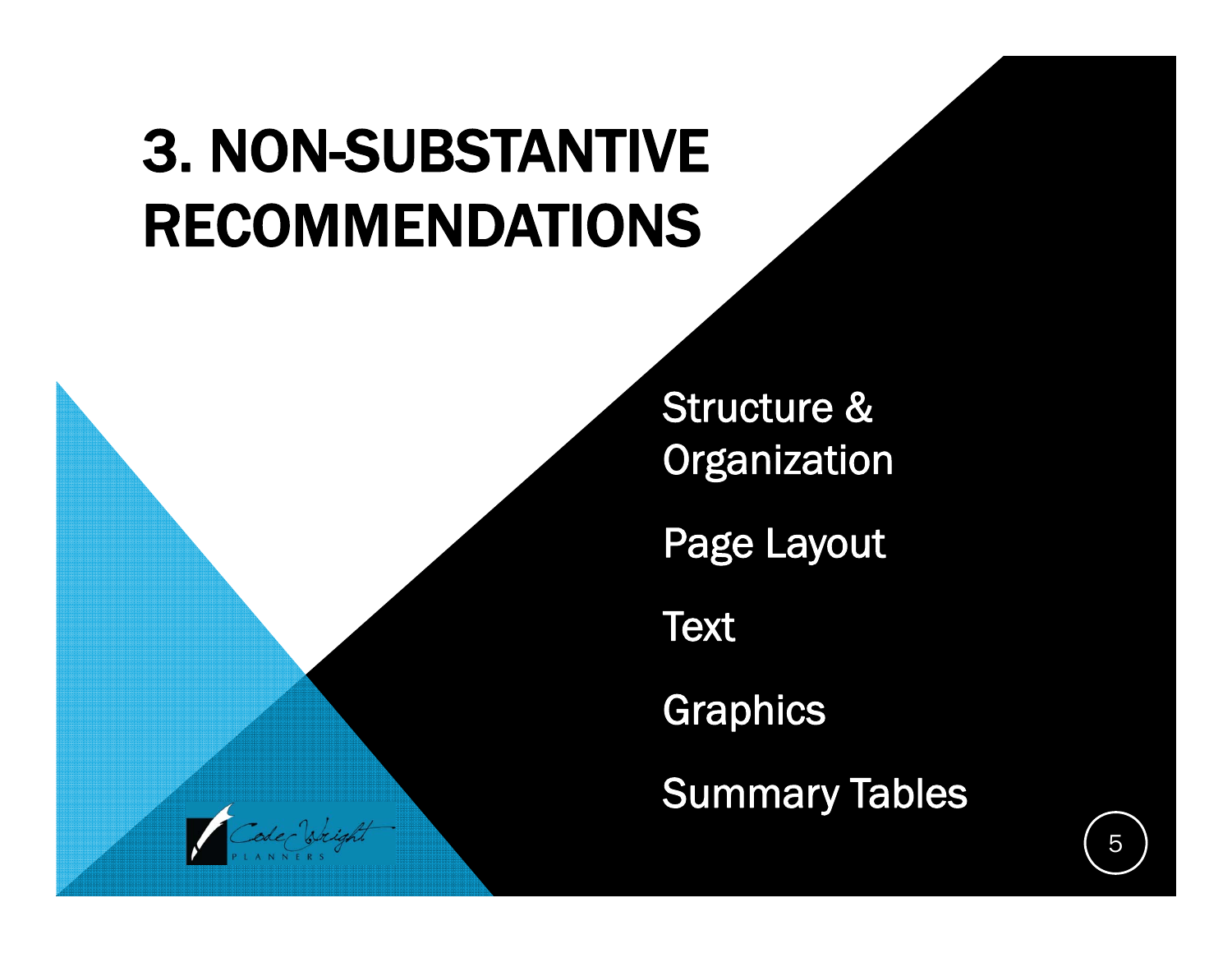## 4. SUBSTANTIVE RECOMMENDATIONS

"Easy" Changes

Issues for Deeper Consideration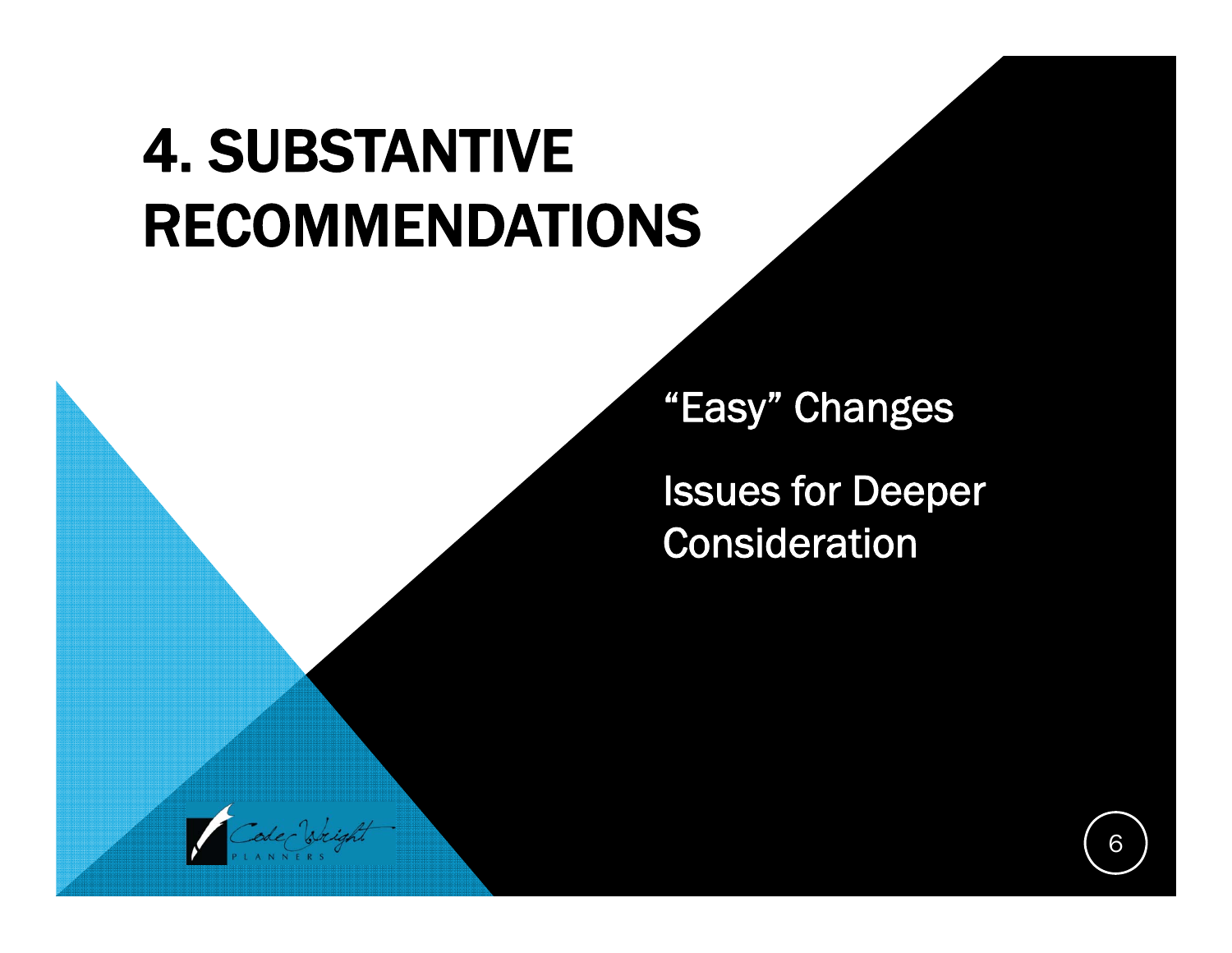### 4. SUBSTANTIVE RECOMMENDATIONS"EASY" CHANGES

Remove Obsolete Text Purpose/Intent Procedural Changes Enhance Clarity Document "Voice" Comply with State Law Revise Definitions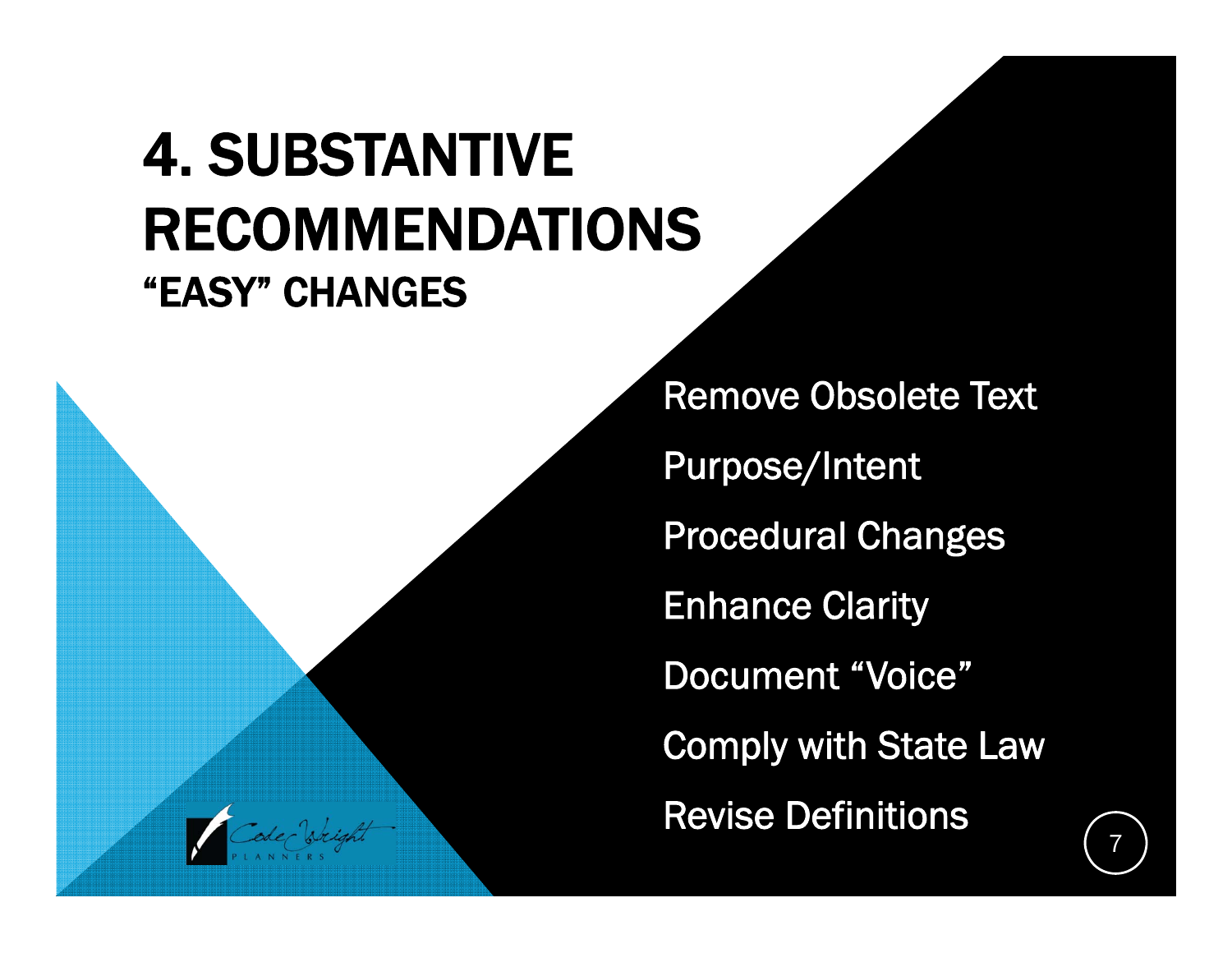### 4. SUBSTANTIVE RECOMMENDATIONSISSUES FOR CONSIDERATION

Outside Manual Text Amendment Reform **Signs** Tree Save Nonconformity tracking Landscaping for Redevelopment Watershed GMA Rules for Infill Sidewalks Dimensional Standards Alternative Compliance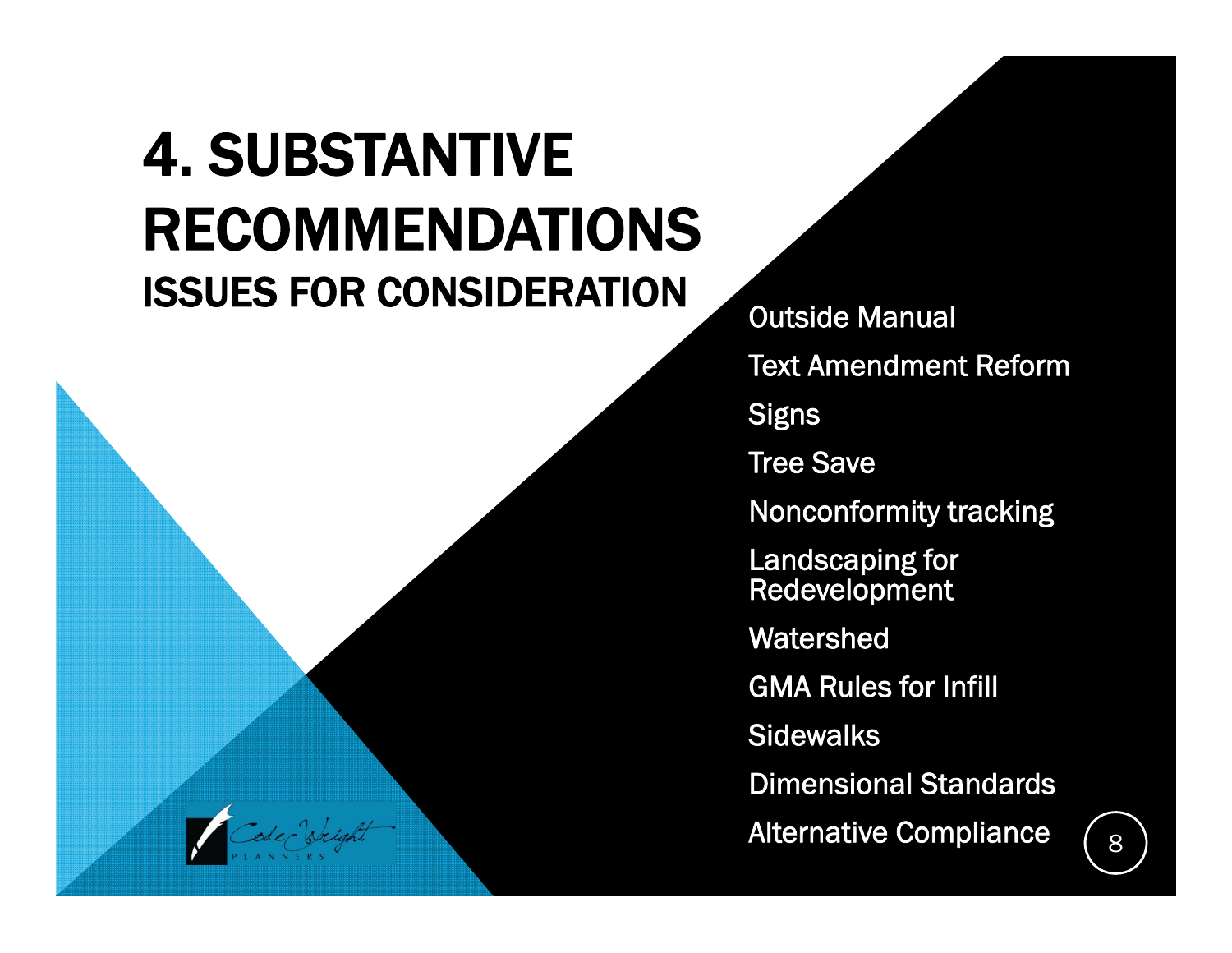# 5. DIGITAL DOCUMENT

Desired End State

Details on Other Communities

Details on Providers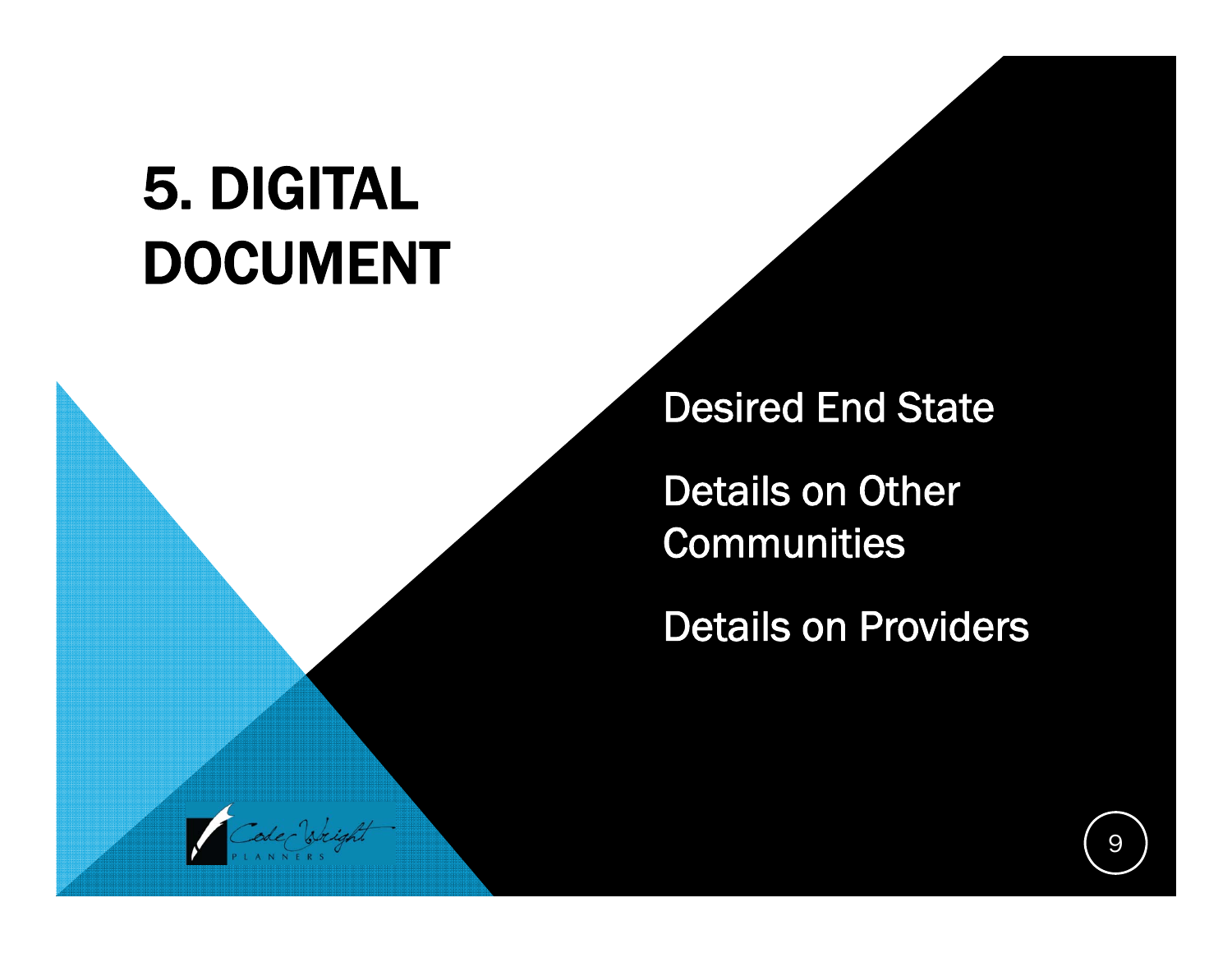# 6. ANNOTATED OUTLINE

Suggested organization and contents for updated UDO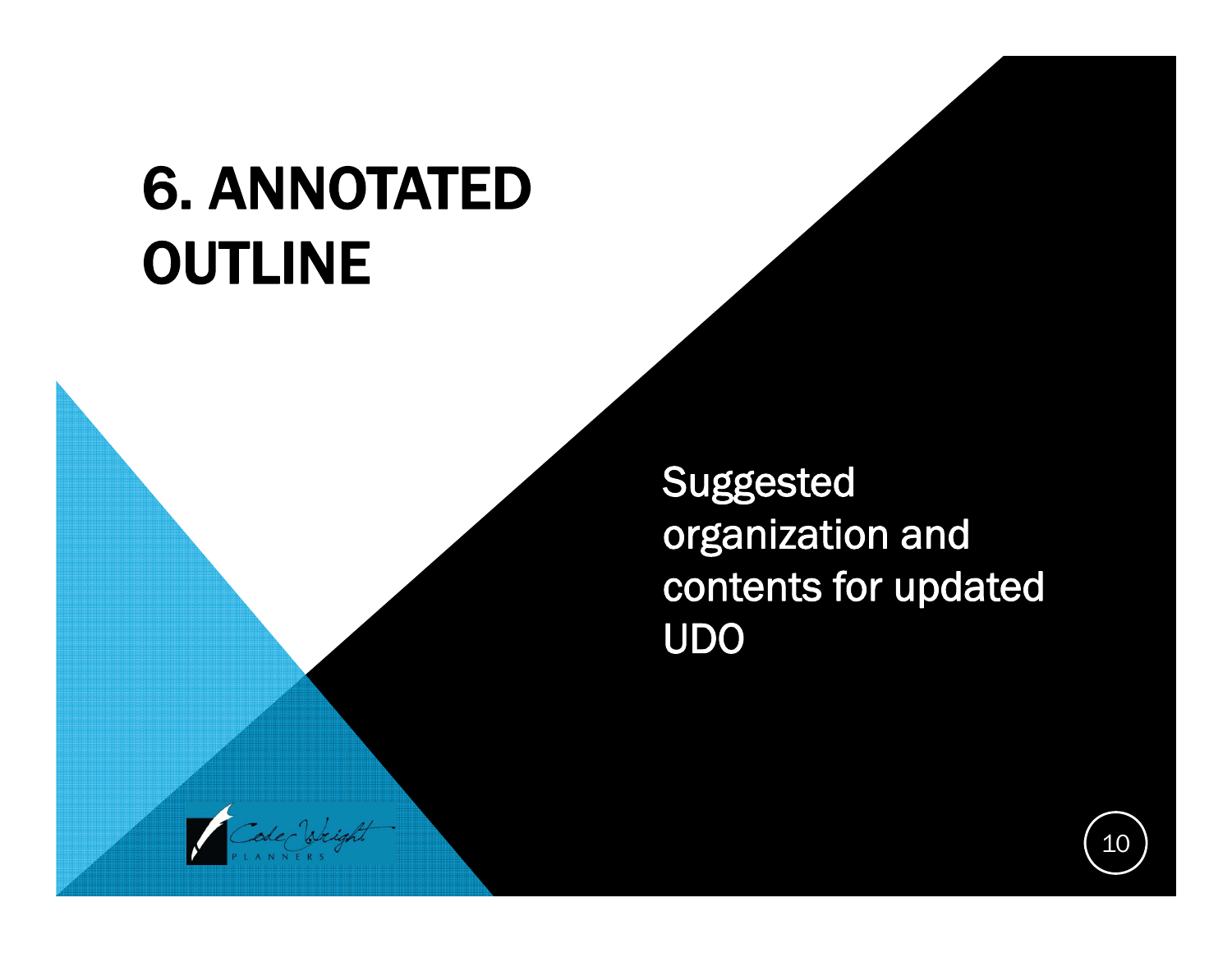#### 7. APPENDIX

 $\frac{1}{2}$ 

Stakeholder Input **Summary** 

Recent Statutory **Changes** 

Section-by-Section Review of current UDO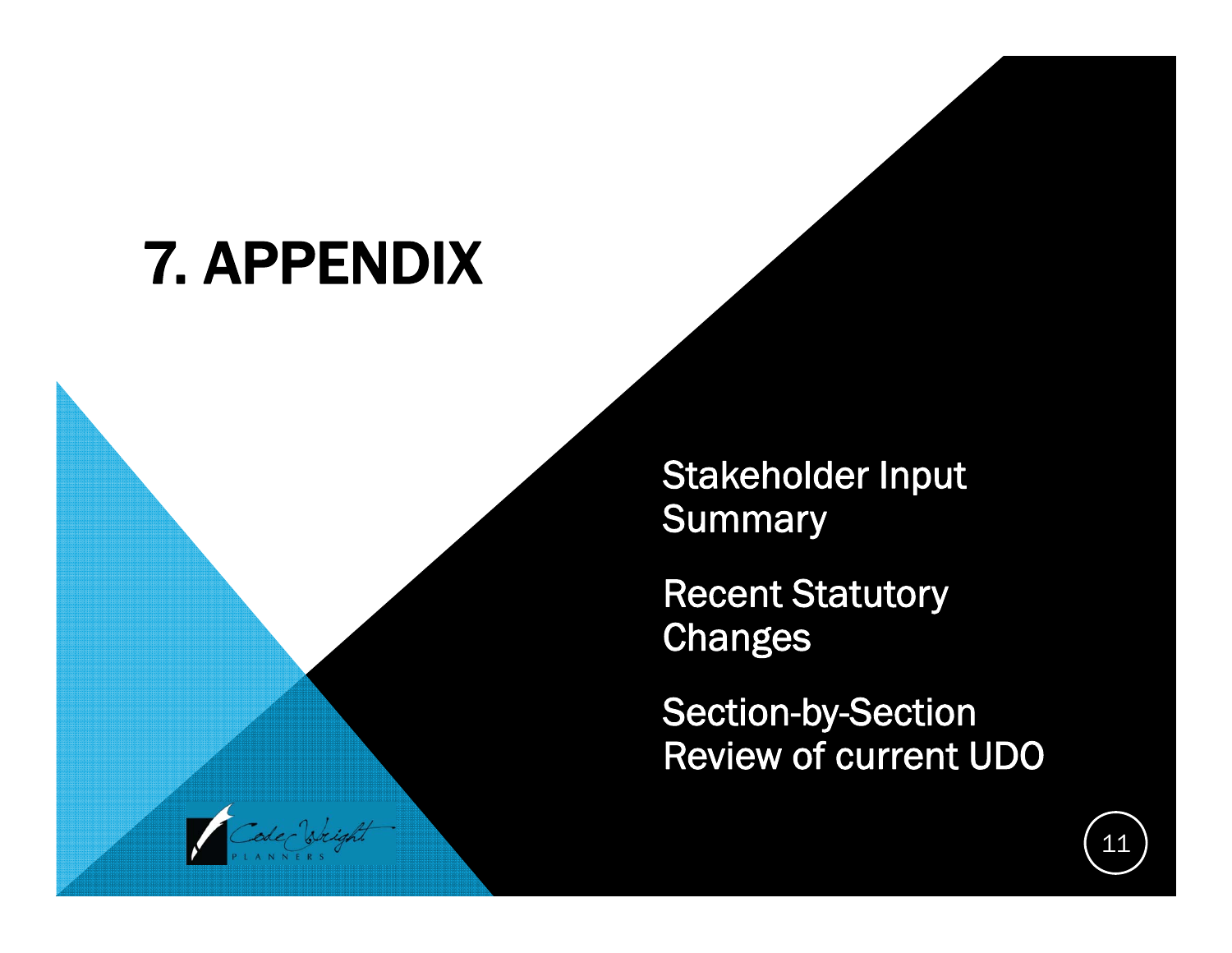#### INPUT

A series of outreach sessions with different audiences

- -Explain the Assessment
- Elicit feedback
- -- Revise the document

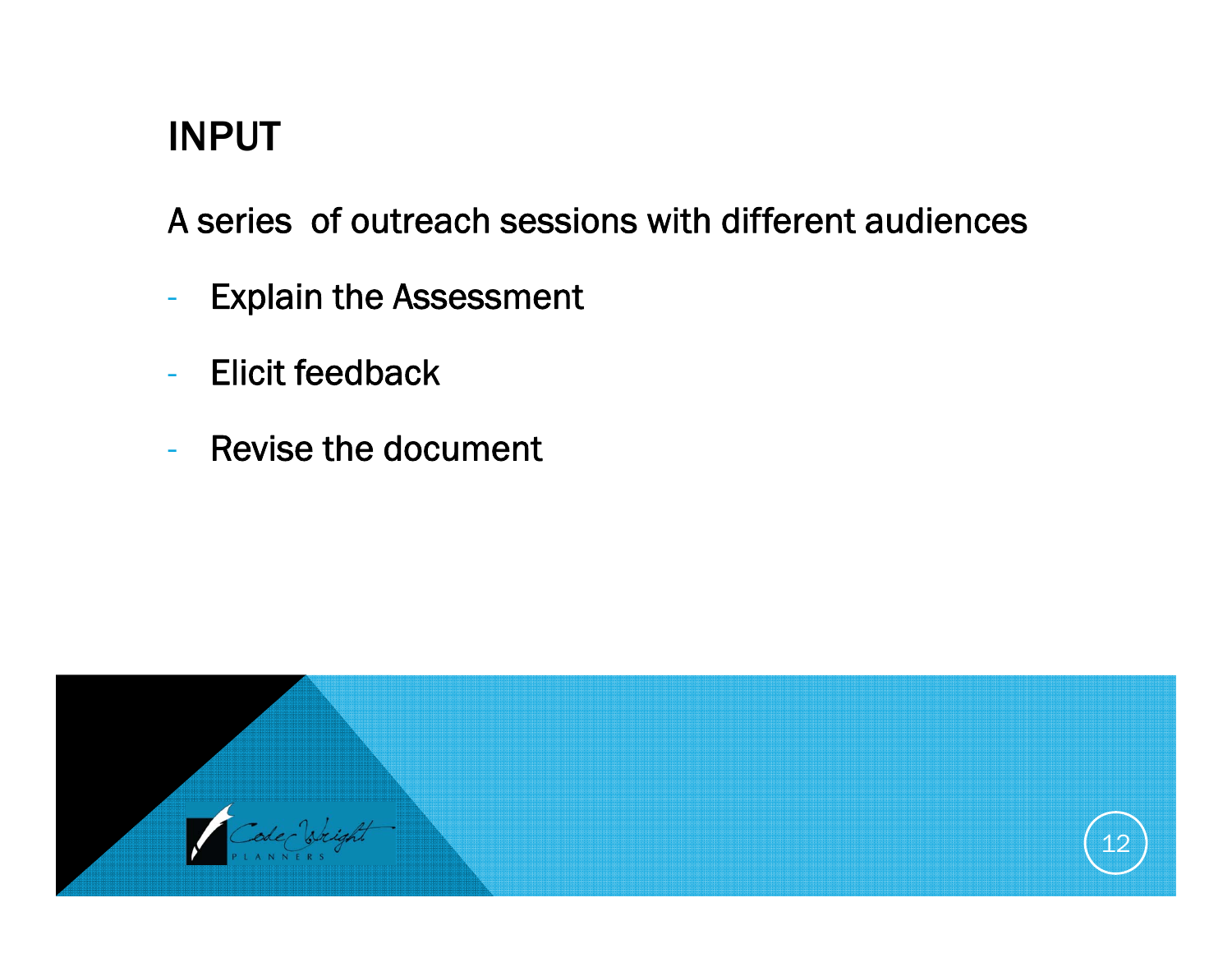#### INPUT

A series of outreach sessions with different audiences

- -City/County staff
- -- Stakeholders
- -The public (may be a webinar or Youtube video)
- -Others?